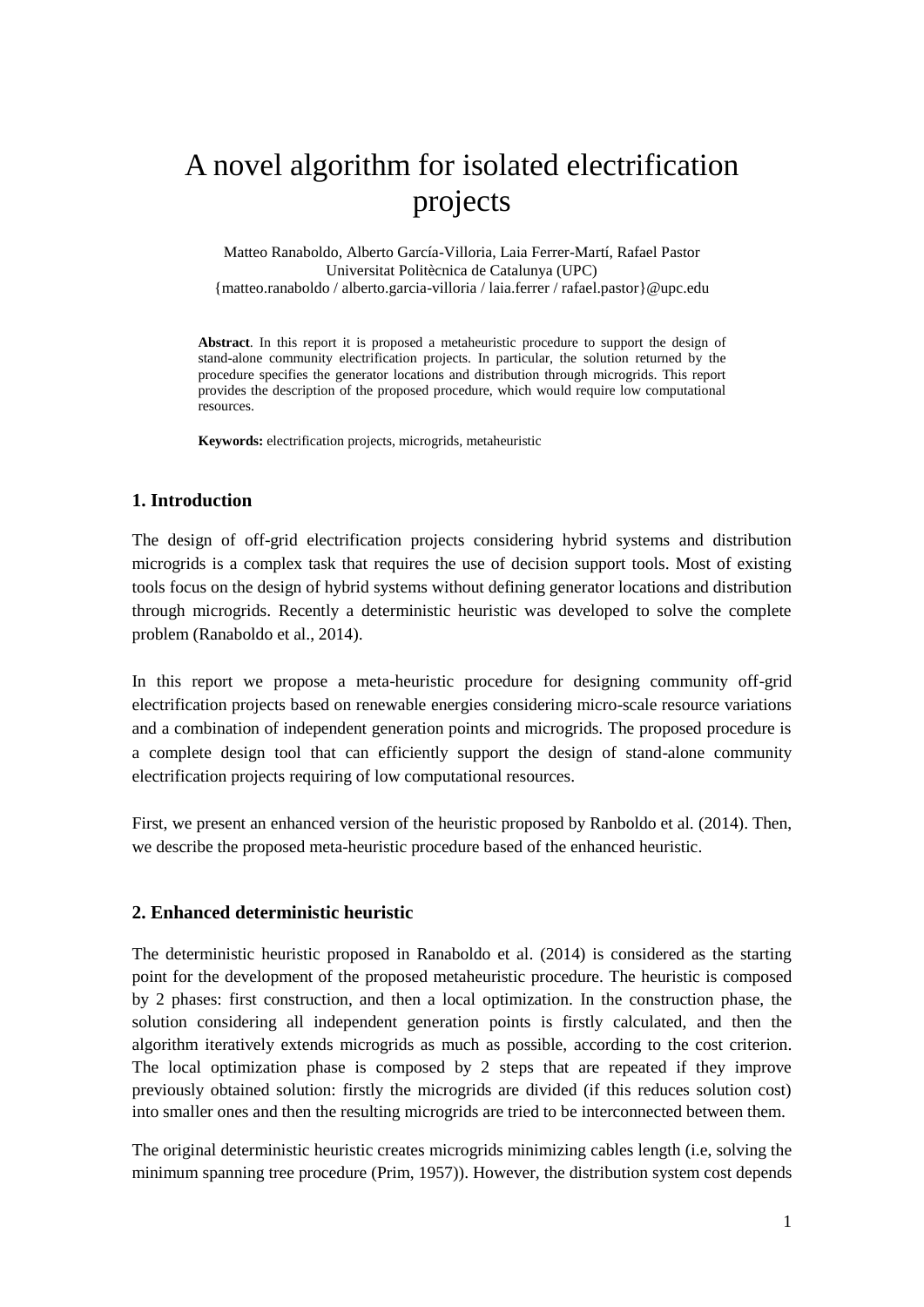on both the cable length and the cable type (i.e. unitary cost) used in order to fulfil distribution system constraints, such as maximum permitted voltage drop. In order to take into account this issue, we propose to enhance the deterministic heuristic by including an additional third phase that aims to reduce distribution system cost (Distribution system optimization phase)..

The main steps of the construction phase are shown in Fig. 1. Starting from the solution considering all independent generation points, the algorithm constructs the microgrids extending them as much as possible if solution cost decreases. The microgrids are subsequently constructed in two iterative cycles:

- 1) Cycle 1: New microgrid construction iteration starts. The grid generation point of the (current) microgrid is firstly selected (STEP1) and then it stars cycle 2 in which the microgrid is extended.
- 2) Cycle 2: In each cycle one microgrid (composed by one or more users) is tried to be connected to the current microgrid depending on certain criterion (STEP2). If the new microgrid has a lower cost than the two previous ones then the connection is accepted and Cycle 2 restarts. If the connection is not accepted then a new Cycle 1 starts.

The algorithm ends when all the demand points of the community are part of an extended (created) microgrid.



Fig. 1 – Main structure of the construction phase. STEP1 and STEP2 indicate the selection steps.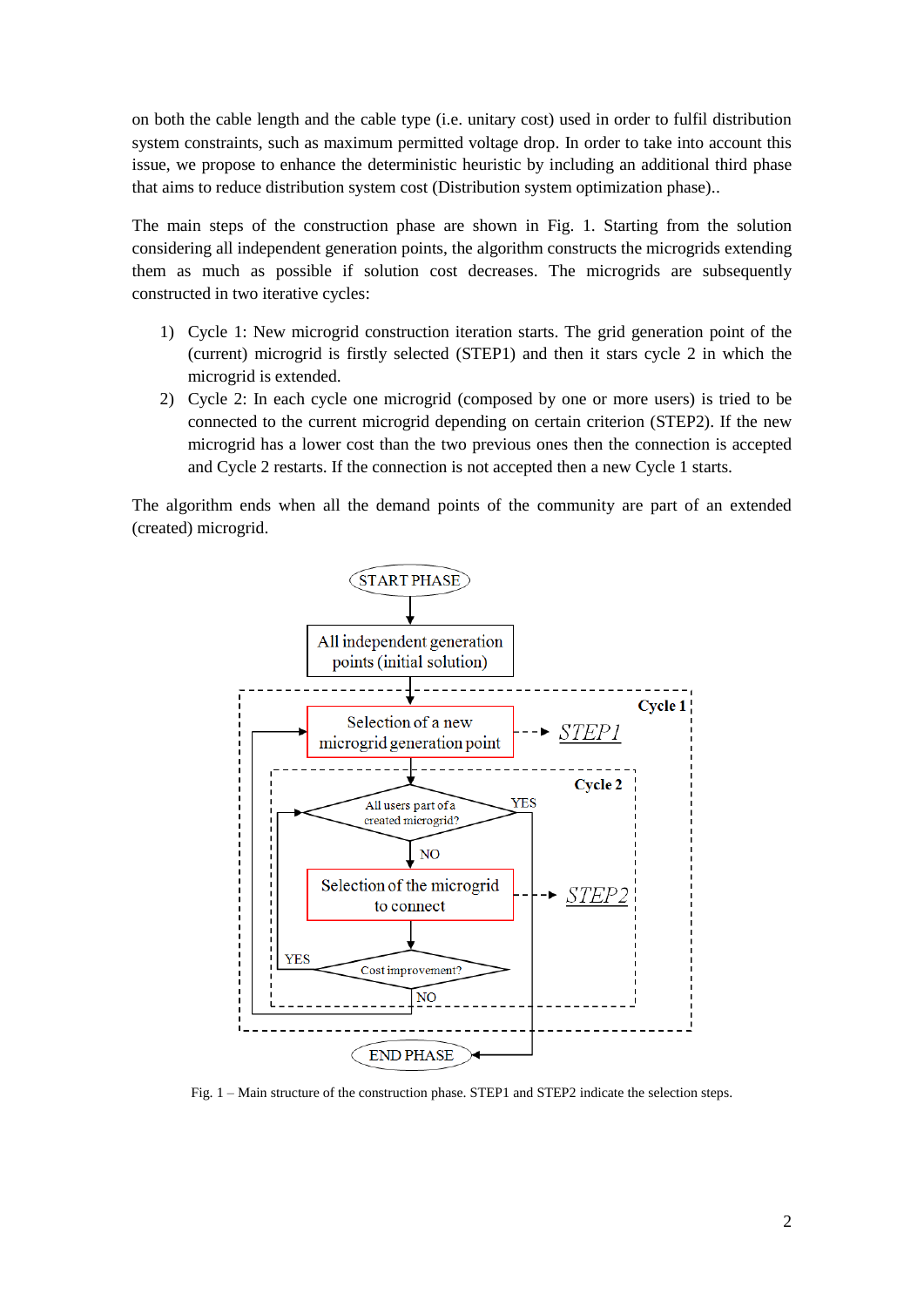The selection steps (STEP1 and STEP2 of Fig. 1) are the most critical ones and are defined by two characteristics: the pool of possible candidates (*PE1*, *PE2*, respectively) and the indicator or heuristic function used to rank the *PE* and select the best one.

Regarding STEP1, *PE1*, from which the microgrid generation point could be selected, is the union of the sets of demand and no-demand points not selected as a grid generation point in a previous iteration of cycle 1. The heuristic function to rank the elements of the *PE<sup>1</sup>* is the Grid Generation Score (*GGS*): an indicator that, based on demand and resource distributions, evaluates how much a certain point has the adequate characteristics for being the generation point of microgrid composed by multiple users (Ranaboldo et al., 2013).

Regarding STEP2, i.e. the selection of the microgrid to connect, being *m* the current microgrid in expansion, *PE<sup>2</sup>* is composed by all microgrids of the current solution *s* (excluding *m*) located at a distance lower than their Break Even Distance (*BED*) from *m*. The microgrid *y* to be connected to microgrid *m* could be selected in the following three different ways, adapted from Ranaboldo et al. (2014):  $HF_{2a}$ ,  $HF_{2b}$  and  $HF_{2c}$  (equations 2.1, 2.2 and 2.3).

- 1) By distance (the element with the lowest  $HF_{2a}$  value is selected):  $HF_{2a}(y) = L(y,m)$   $\forall y \in PE_2$  (2.1)
- 2) By *NGS*, *IGS* and distance (the element with the highest  $HF_{2b}$  value is selected):

By *NGS*, *IGS* and distance (the element with the highest *HF*<sub>2b</sub> value is selected):  
\n
$$
HF_{2b}(y) = \frac{\max_{py \in DP(y)} (1 + NGS(py) - IGS(py); 0.1)}{L(y, m)}
$$
\n
$$
\forall y \in PE_2
$$
\n(2.2)

The *NGS* (No-generation Score) and the *IGS* (Independent Generation Score) are indicators that evaluate how much some a-priori characteristics of a point indicate that should be a nogeneration point (*NGS*) or an independent generation point (*IGS*) (Ranaboldo et al., 2013).

3) By savings (the element with the highest *HF2c* value is selected):  $HF_{2c}(y) = ((C(m) + C(y)) - C(MU(m, y, false))) \quad \forall y \in PE_2$ (2.3)

The Distribution system optimization phase is summarized in Fig. 2: firstly the branches of the microgrids of a previously obtained solution are tried to be subdivided and then microgrids are iteratively tried to be interconnected, subdividing the branches of every new microgrid.



Fig. 2 – Main structure of the distribution system optimization phase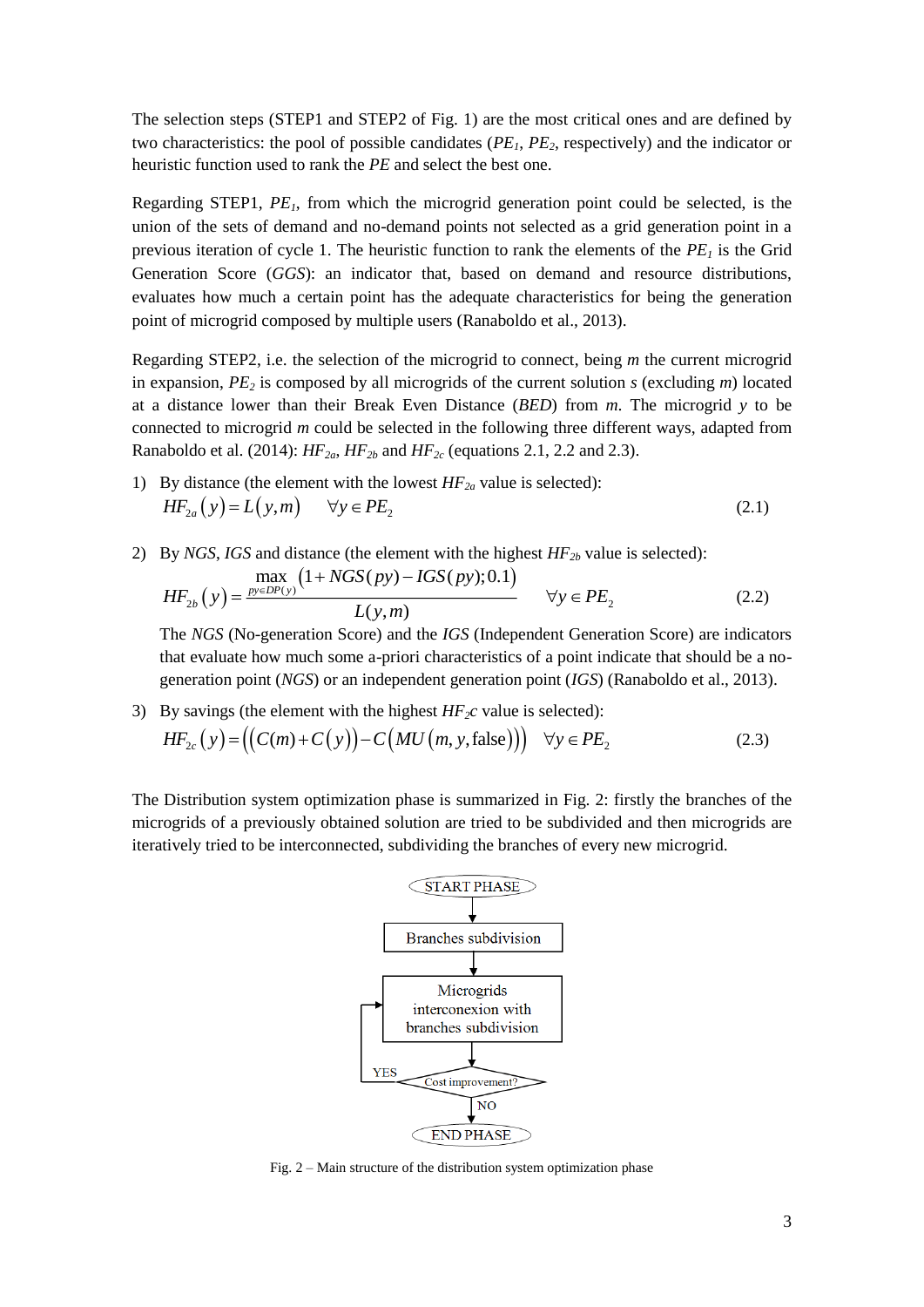The branches subdivision step aims to improve the distribution system cost of the microgrids of the current solution by means of trying to subdivide the branches. The microgrids interconnection step is applied as follows. For each microgrid *m* the following steps are carried out:

- The microgrids located at distance to the microgrid (*m*) lower than their Break-Even Distance are tried to be connected (separately) to *m*. Next, the cost of the distribution system is improved in each newly obtained microgrid. The microgrid *mc* that leads to the highest savings is selected.
- If the connection between microgrids *m* and *mc* decreases the cost of the solution then the two microgrids are connected and the algorithm tries to connect another microgrid to the latter obtained microgrid.
- This process stops when the connection is rejected (no cost improvement is obtained).

## **3. Metaheuristic procedure**

The proposed metaheuristic procedure is a multi-start process, in which iteratively a solution is constructed and then improved with a local search. The solution construction is done with a randomized greedy algorithm based on the enhanced deterministic heuristic explained in Section 2. As stopping criterion, a maximum calculation time is defined.

To randomize the deterministic heuristic, two restricted candidate lists (RCL1 and RCL2) are used in STEP1 and STEP2, respectively (recall Fig. 1). Instead of selecting the best element ranked by a heuristic function, the element is selected at random within the elements in the respective RCL with a probability proportional to the goodness of their heuristic function value. The characteristics of RCL1 and RCL2 are reported in Table 1:

| Characteristic          | RCL1 (STEP1)                                                       | RCL <sub>2</sub> (STEP <sub>2</sub> )         |
|-------------------------|--------------------------------------------------------------------|-----------------------------------------------|
| Elements of the RCL     | (Microgrid) generation points                                      | Microgrids (to be connected)                  |
|                         | $PE1$ . Set of demand and no-                                      | $PE2$ . Set of microgrids (excluding          |
| a) Pool of possible     | demand points not previously                                       | the current microgrid in expansion)           |
| candidates <sup>a</sup> | selected as a grid generation                                      | located at a distance lower than their        |
|                         | point                                                              | <b>BED</b>                                    |
| b) Size of the RCL      | $\max\left(\left\lceil \alpha_1\cdot  PE_1  \right\rceil,1\right)$ | $\max(\left[\alpha_2 \cdot  PE_2 \right], 1)$ |
| c) Heuristic function   | GGS                                                                | 3 alternatives:                               |
|                         |                                                                    | $HF_{2a}$ (distance)                          |
|                         |                                                                    | $HF_{2b}$ (NGS, IGS, distance)                |
|                         |                                                                    | $HF_{2c}$ (savings)                           |

Table 1 – Characteristics of RCL1 and RCL2

 $\alpha_1$  and  $\alpha_2$  and parameters to fine-tune

As shown in Table 1, there are three heuristic functions for STEP2 (*HF2a*, *HF2b*, and *HF2c*). The heuristic function that obtains the best results cannot be defined a-priori. Therefore, we propose the following 5 procedure versions:

- PROC1:  $HF_{2a}$  (distance) is always applied in each STEP2
- PROC2:  $HF_{2b}$  (*NGS*, *IGS* and distance) is always applied in each STEP2